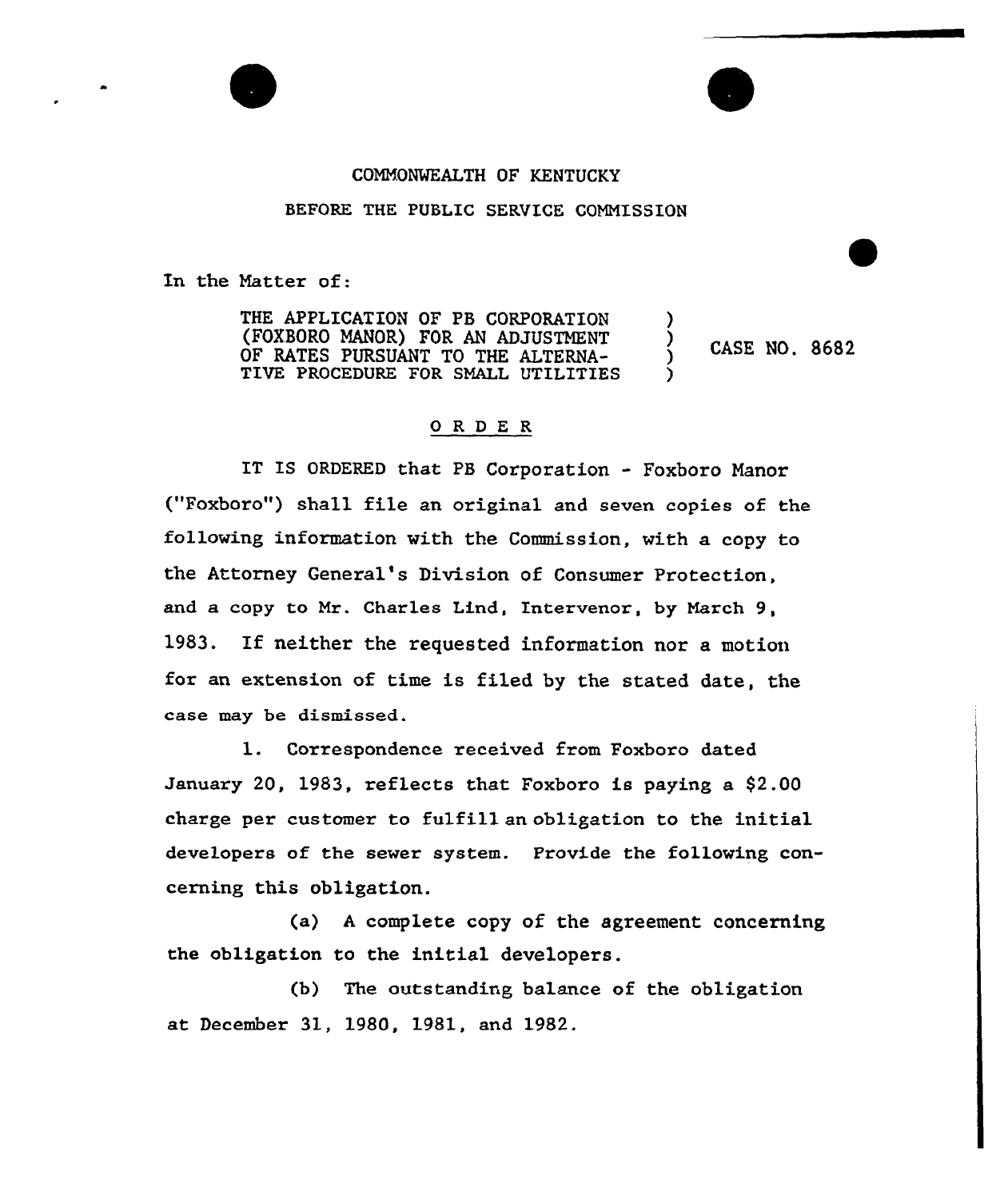(c) How many customers are subject to the \$2.00 monthly payment?

(d) Is this \$2.00 charge included as a part of the \$8.39 sewer xate listed on Foxboro's most. recent tariff on file with the Commission?

(e) <sup>A</sup> detailed description of the property which is to be paid for from this obligation.

2. Provide a schedule which reflects the debt. incurred by Foxboro since 1970. The schedule should at a minimum list the year the debt was incurred, the year the debt was retired, the amount of the debt, and a description of how the proceeds from the debt were used.

3. Provide copies of the monthly remittance advices from Louisville Water Company for calendar year 1981. Also, provide a verifiable estimate of what the per bill fee will be based on cuxxent Louisville Watex Company xates (joint service cost and water rates) .

4. Provide the following concerning the routine maintenance services utilized by Foxboro.

(a) <sup>A</sup> copy of the current contract with the party that provides this service.

(b} The monthly charge for the service.

(c) <sup>A</sup> complete list, of the services provided under this arrangement.

(d) An analysis of how the party providing maintenance services arrived at the fee charged to Foxboro.

 $-2-$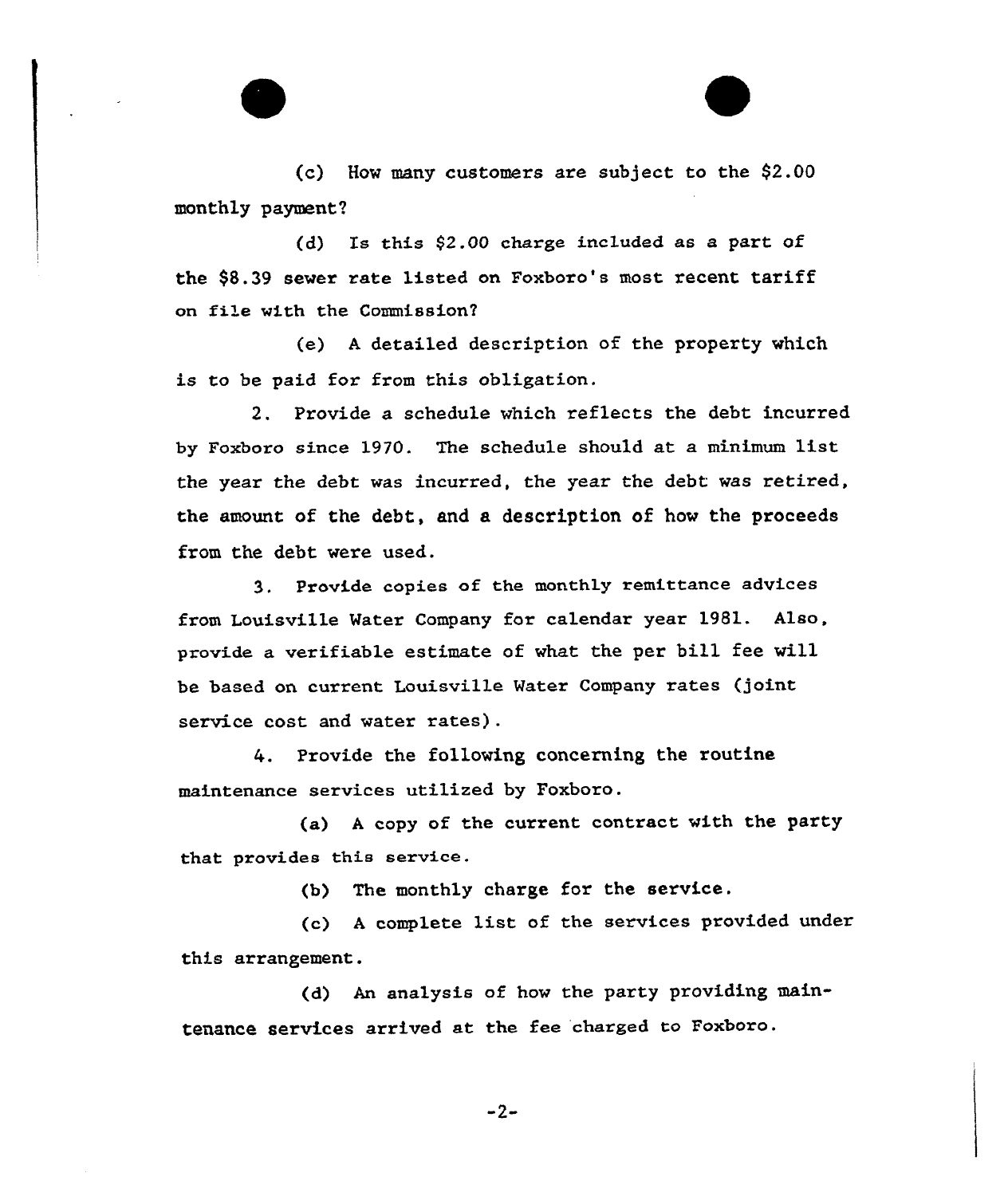(e) If this contract is with a different party other than the one which provided this-service during the test period provide any adjustments which will be required to the test period operating statement (any supporting documents or computations for proposed changes to the operating statement should be included) .

5. Provide the original cost of the sewer plant when the plant was initially constructed. If actual cost figures are not available provide a complete explanation of the methodology, including all assumptions used to determine the original cost.

6. Provide the amount that was recorded within the plant in service account when Cambron-Kendall, Inc., acquired Poxboro Manor. Include any supporting computations or assumptions used in arriving at this amount.

7. Provide the amount that was recorded within the plant in service account when FB Corporation acquired the outstanding stock of Cambron-Kendall, Inc. Include any supporting computations or assumptions used in arriving at this amount. Also, provide a detailed schedule which lists all Cambron-Kendall assets transferred to PB Corporation. Indicate which assets from the schedule were transferred to plant in service.

8. The application reflects that Jefferson County taxes totaling \$644 and rent totaling \$720 have not been paid. Pxovide the following concerning these items.

 $-3-$